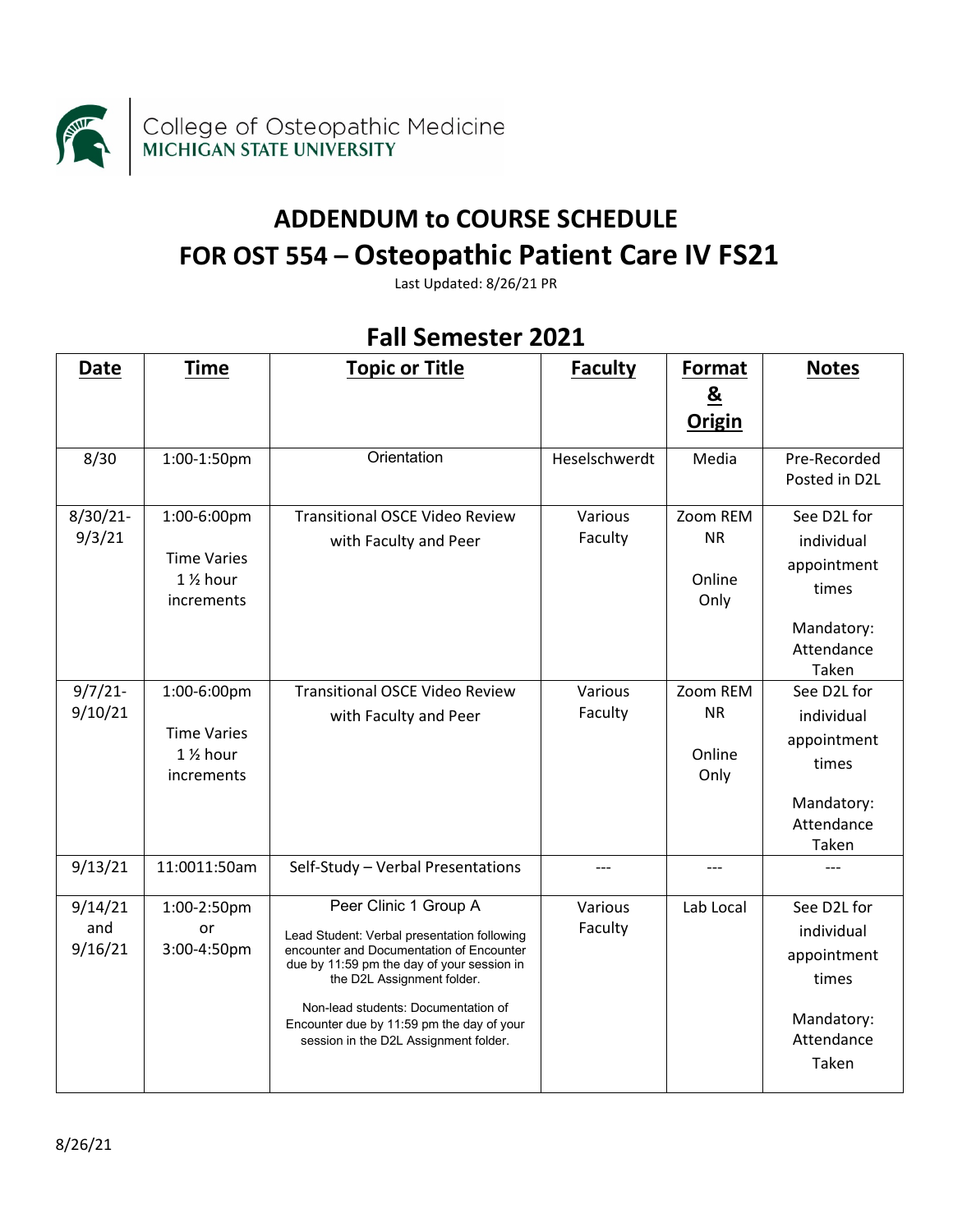| 9/23/21        | 8:00-8:50 am          | The Interview of Patients with<br><b>Psychiatric Diagnoses</b>                                                            | Smith              | Media     | Pre-Recorded<br>Posted in D2L                                |
|----------------|-----------------------|---------------------------------------------------------------------------------------------------------------------------|--------------------|-----------|--------------------------------------------------------------|
|                |                       |                                                                                                                           |                    |           | *Lecture must be<br>watched prior to<br>Psychiatric<br>OSCE* |
| 9/21/21        | 1:00-2:50pm           | Peer Clinic 1 Group B                                                                                                     | Various            | Lab Local | See D2L for                                                  |
| and            | or                    | Lead Student: Verbal presentation following                                                                               | Faculty            |           | individual                                                   |
| 9/23/21        | 3:00-4:50pm           | encounter and Documentation of Encounter<br>due by 11:59 pm the day of your session in                                    |                    |           | appointment                                                  |
|                |                       | the D2L Assignment folder.                                                                                                |                    |           | times.                                                       |
|                |                       | Non-lead students: Documentation of<br>Encounter due by 11:59 pm the day of your<br>session in the D2L Assignment folder. |                    |           | Mandatory:<br>Attendance<br>Taken                            |
| 9/24/21        | 8:00 - 8:50 am        | Self-Study:                                                                                                               |                    |           |                                                              |
|                |                       | <b>Psychiatric Encounter</b><br><b>Documentation Practice</b>                                                             |                    |           |                                                              |
| 9/27/21        | 8:00-9:50am           | Evidence Based Medicine: Journal                                                                                          | Wheeler            | Media     | Pre-Recorded                                                 |
|                |                       | Club                                                                                                                      |                    |           | Posted in D2L                                                |
|                |                       |                                                                                                                           |                    |           | **Must be viewed                                             |
|                |                       |                                                                                                                           |                    |           | before Webinar                                               |
|                |                       |                                                                                                                           |                    |           | on 10/11**                                                   |
| 9/28/21        |                       | <b>Psychiatry OSCE</b>                                                                                                    |                    | Local     | See D2L for                                                  |
| and            | <b>Assigned Times</b> | EL-Tuesday                                                                                                                |                    |           | individual                                                   |
| 9/30/21        |                       | DMC: Tues and Thurs<br><b>MUC: Tues and Thurs</b>                                                                         |                    |           | appointment                                                  |
|                |                       |                                                                                                                           |                    |           | times.                                                       |
|                |                       | Documentation of Encounter completed and<br>submitted by 11:59 the day of your encounter<br>through D2L Assignment folder |                    |           |                                                              |
| 10/4/21        | 8:00-8:50am           | CDW: Quality Improvement and                                                                                              | Various            | Disc REM  | See D2L for                                                  |
|                |                       | Patient Safety - Part 1                                                                                                   | Faculty            | <b>NR</b> | individual                                                   |
|                |                       |                                                                                                                           |                    | Online    | groups.                                                      |
|                |                       |                                                                                                                           |                    | Only      | Mandatory:                                                   |
|                |                       |                                                                                                                           |                    |           | Attendance                                                   |
|                |                       |                                                                                                                           |                    |           | Taken                                                        |
| 10/5/21<br>and | 1:00-2:50pm<br>or     | Peer Clinic 2 Group A                                                                                                     | Various<br>Faculty | Lab Local | See D2L for                                                  |
| 10/7/21        | 3:00-4:50pm           | Lead Student: Verbal presentation following<br>encounter and Documentation of Encounter                                   |                    |           | individual                                                   |
|                |                       | due by 11:59 pm the day of your session in                                                                                |                    |           | appointment                                                  |
|                |                       | the D2L Assignment folder.                                                                                                |                    |           | times.                                                       |
|                |                       | Non-lead students: Documentation of<br>Encounter due by 11:59 pm the day of your                                          |                    |           | Mandatory:                                                   |
|                |                       | session in the D2L Assignment folder                                                                                      |                    |           | Attendance                                                   |
|                |                       |                                                                                                                           |                    |           | Taken                                                        |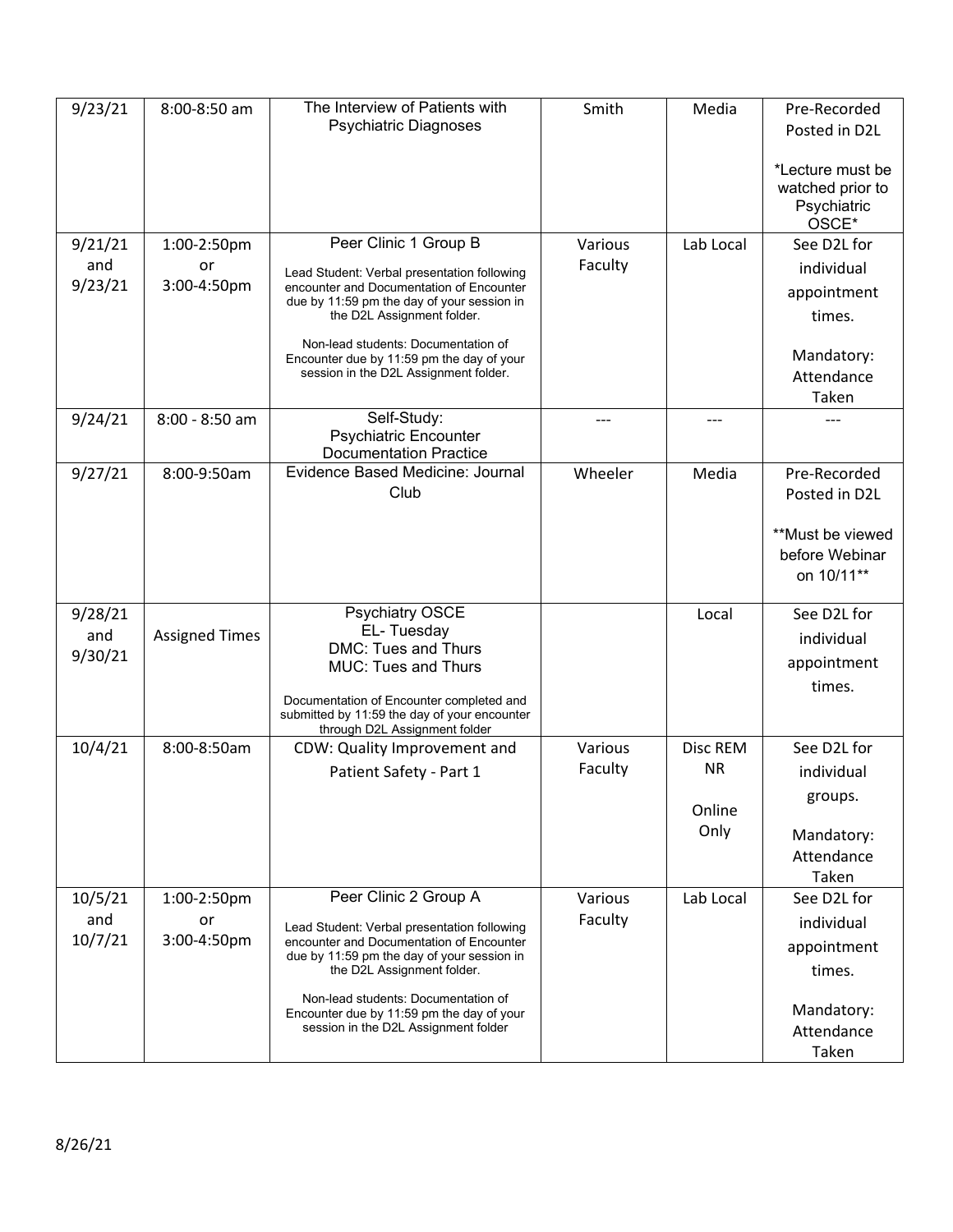| 10/11/21 | 8:00-9:50am | CDW: Quality Improvement and                                                           | Various       | Disc REM      | See D2L for   |
|----------|-------------|----------------------------------------------------------------------------------------|---------------|---------------|---------------|
|          |             | Patient Safety - Part 2                                                                | Faculty       | <b>NR</b>     | individual    |
|          |             |                                                                                        |               |               | groups.       |
|          |             |                                                                                        |               | Online        |               |
|          |             |                                                                                        |               | Only          | Mandatory:    |
|          |             |                                                                                        |               |               | Attendance    |
|          |             |                                                                                        |               |               | Taken         |
| 10/11/21 | 1:00-2:50pm | Journal Club GLE                                                                       | Wheeler       | Zoom REM      | Mandatory:    |
|          |             |                                                                                        |               | <b>NR</b>     | Attendance    |
|          |             |                                                                                        |               |               | Taken         |
|          |             |                                                                                        |               | Online        |               |
|          |             |                                                                                        |               | Only          |               |
| 10/12/21 | 1:00-2:50pm | Peer Clinic 2 Group B                                                                  | Various       | Lab Local     | See D2L for   |
| and      | or          | Lead Student: Verbal presentation following                                            | Faculty       |               | individual    |
| 10/14/21 | 3:00-4:50pm | encounter and Documentation of Encounter<br>due by 11:59 pm the day of your session in |               |               | appointment   |
|          |             | the D2L Assignment folder.                                                             |               |               | times.        |
|          |             | Non-lead students: Documentation of                                                    |               |               |               |
|          |             | Encounter due by 11:59 pm the day of your                                              |               |               | Mandatory:    |
|          |             | session in the D2L Assignment folder                                                   |               |               | Attendance    |
|          |             |                                                                                        |               |               | Taken         |
| 10/19/21 | 1:00-2:50pm | Peer Clinic 3 Group A                                                                  | Various       | Lab Local     | See D2L for   |
| and      | or          | Lead Student: Verbal presentation following                                            | Faculty       |               | individual    |
| 10/21/21 | 3:00-4:50pm | encounter and Documentation of Encounter<br>due by 11:59 pm the day of your session in |               |               | appointment   |
|          |             | the D2L Assignment folder.                                                             |               |               | times.        |
|          |             | Non-lead students: Documentation of                                                    |               |               |               |
|          |             | Encounter due by 11:59 pm the day of your                                              |               |               | Mandatory:    |
|          |             | session in the D2L Assignment folder                                                   |               |               | Attendance    |
|          |             |                                                                                        |               |               | Taken         |
| 10/20/21 | 8:00-9:50am | Advanced Cardiovascular and                                                            | <b>Butki</b>  | Zoom REM      | Mandatory:    |
|          |             | Peripheral Vascular Exams                                                              |               |               | Attendance    |
|          |             |                                                                                        |               | Online        | Taken         |
|          | 8:00-8:50am | <b>OSCE Prep Lecture</b>                                                               | Heselschwerdt | Only<br>Media | Pre-Recorded  |
| 10/25/21 |             |                                                                                        |               |               | Posted in D2L |
|          |             |                                                                                        |               |               |               |
|          |             |                                                                                        |               |               |               |
| 10/26/21 | 1:00-2:50pm | Peer Clinic 3 Group B                                                                  | Various       | Lab Local     | See D2L for   |
| and      | or          | Lead Student: Verbal presentation following                                            | Faculty       |               | individual    |
| 10/28/21 | 3:00-4:50pm | encounter and Documentation of Encounter<br>due by 11:59 pm the day of your session in |               |               | appointment   |
|          |             | the D2L Assignment folder.                                                             |               |               | times.        |
|          |             | Non-lead students: Documentation of                                                    |               |               |               |
|          |             | Encounter due by 11:59 pm the day of your                                              |               |               | Mandatory:    |
|          |             | session in the D2L Assignment folder                                                   |               |               | Attendance    |
|          |             |                                                                                        |               |               | Taken         |
| 11/02/21 | 1:00-2:50pm | Peer Clinic 4 Group A                                                                  | Various       | Lab Local     | See D2L for   |
| and      | or          | Lead Student: Verbal presentation following                                            | Faculty       |               | individual    |
| 11/04/21 | 3:00-4:50pm | encounter and Documentation of Encounter<br>due by 11:59 pm the day of your session in |               |               |               |
|          |             | the D2L Assignment folder.                                                             |               |               |               |